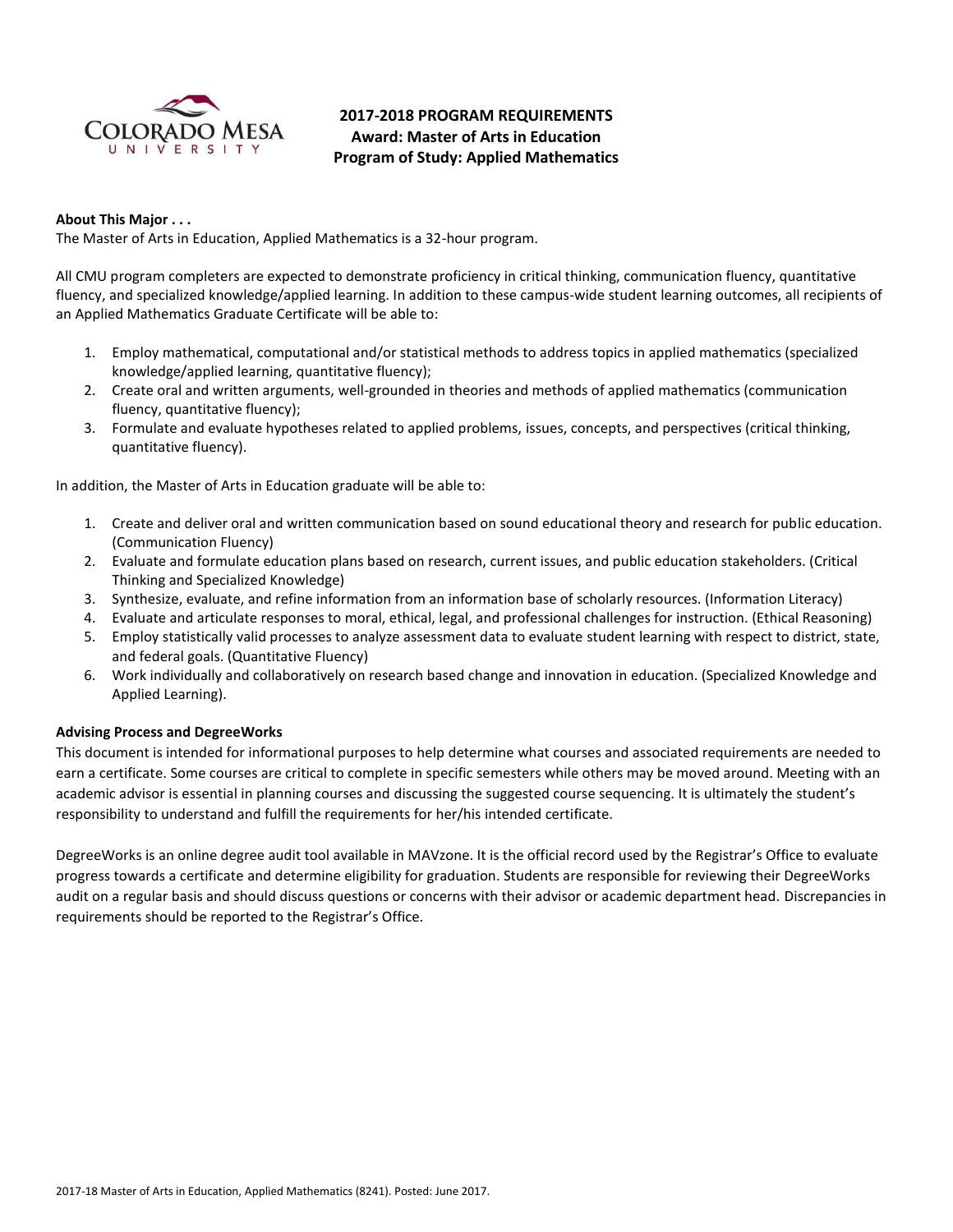# **Graduation Process**

Students must complete the following in the first two months of the semester prior to completing their certificate requirements (for one semester certificates complete in the first week of class):

- Review their DegreeWorks audit and create a plan that outlines how unmet requirements will be met in the final semester.
- Meet with their advisor and modify their plan as needed. The advisor must approve the final plan.
- Submit the "Intent to Graduate" form to the Registrar's Office to officially declare the intended graduation date and commencement ceremony plans.
- Register for all needed courses and complete all requirements for each degree sought.

Submission deadlines and commencement details can be found at [http://www.coloradomesa.edu/registrar/graduation.html.](http://www.coloradomesa.edu/registrar/graduation.html)

If your petition for graduation is denied, it will be your responsibility to apply for graduation in a subsequent semester. Your "Intent to Graduate" does not automatically move to a later graduation date.

# **INSTITUTIONAL GRADUATE DEGREE REQUIREMENTS**

The following institutional requirements apply to all CMU graduate-level degrees. Specific programs may have different requirements that must be met in addition to institutional requirements.

- Graduate certificates consist of a minimum of 5 credit hours. Master's degrees consist of a minimum of 30 credit hours. Doctoral degrees consist of a minimum of 60 credit hours
- All credits in a graduate program must be minimally at the 500-level.
- At least fifty percent of the credit hours must be taken at CMU.
- Students must achieve a 3.00 cumulative GPA or higher in all CMU coursework.
- Students may not apply coursework with a grade lower than a "B" toward graduation requirements.
- A course may only be used to fulfill one requirement for each degree/certificate.
- Capstone exit assessment/projects (e.g., Major Field Achievement Test) requirements are identified under Program-Specific Requirements.
- The Catalog Year determines which program sheet and certificate requirements a student must fulfill in order to graduate. Visit with your advisor or academic department to determine which catalog year and program requirements you should follow.
- See "Requirements for Graduate Degrees and Certificates" in the catalog for a complete list of graduation requirements.

# **PROGRAM-SPECIFIC REQUIREMENTS**

- A bachelor's degree from an accredited college is required, prior to beginning the program.
- A fully completed application including official transcripts is required prior to beginning the program.
- Acceptance into the Applied Mathematics graduate certificate program.
- 32 semester hours and capstone presentation are required for the Master of Arts in Education Degree in Applied Mathematics.
- It is recommended that students work closely with a faculty advisor when selecting courses and scheduling classes prior to registration.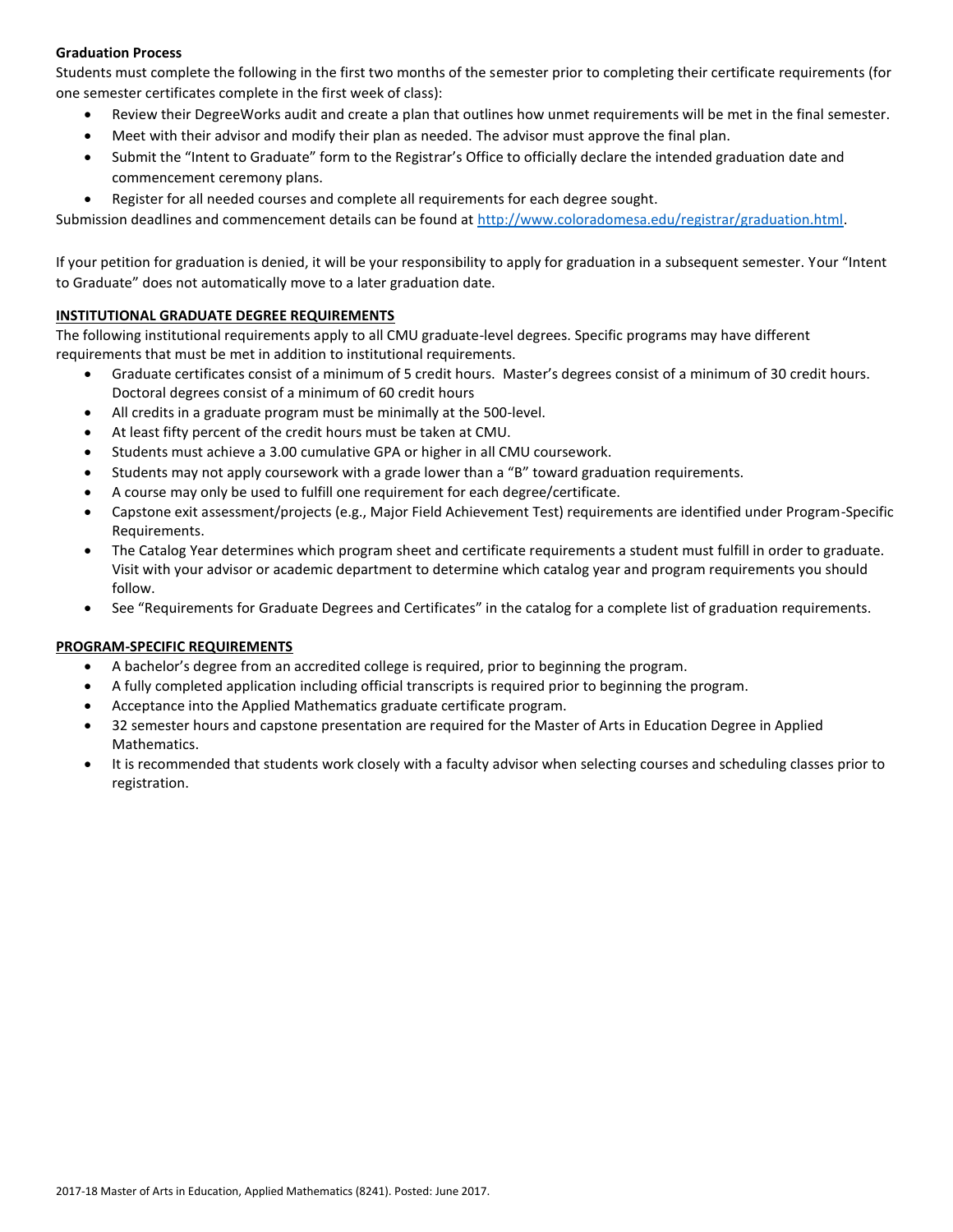## **MASTER OF ARTS IN EDUCATION: APPLIED MATHEMATICS REQUIREMENTS** (32 semester hours, must pass all courses with a grade

of "B" or better.)

## **Required Courses** (9 semester hours)

- $\Box$  MATH 500 Introduction to Graduate Studies in Applied Mathematics (3)
- $\Box$  MATH 510 Applied Probability and Statistics (3)
- MATH 520 Applied Numerical Methods (3)

## **Elective Courses** (9 semester hours)

Select 9 credits from the following courses:

MATH 530 - Applied Mathematical Modeling (3) MATH 540 - Applied Audio and Image Processing (3) MATH 550 - Mathematical Logic & Foundations in Mathematics (3) MATH 560 - Applied Number Theory (3) MATH 570 - Applied Cryptography (3) MATH 596 - Topics (1-3)  $\Box$  $\Box$  , and the contract of the contract of the contract of the contract of the contract of the contract of the contract of the contract of the contract of the contract of the contract of the contract of the contract of th \_\_\_\_\_\_\_\_\_\_\_\_\_\_\_\_\_\_\_\_\_\_\_\_\_\_\_\_\_\_\_\_\_\_\_\_\_\_\_\_\_\_\_\_\_\_\_\_\_\_\_\_ \_\_\_\_\_\_\_\_\_\_\_\_\_\_\_\_\_\_\_\_\_\_\_\_\_\_\_\_\_\_\_\_\_\_\_\_\_\_\_\_\_\_\_\_\_\_\_\_\_\_\_\_

## **Master of Arts in Education Core Courses** (14 semester hours)

- EDUC 500 Culture and Pedagogy (3)
- $\square$  EDUC 501 Educational Technology (2)
- EDUC 502 Theory, Design, and Assessment of Curriculum (3)
- $\square$  EDUC 503 Introduction to Educational Research and Design (3)
- $\square$  EDTL 513 Information Based Educational Practice and Statistics (3)
- $\Box$  Capstone: The Master of Arts in Education requires the successful completion of the capstone competency. The capstone culminates in a professional presentation representing enduring understanding illustrating a synthesis of learning. This presentation must represent sufficient rigor to earn final approval from Colorado Mesa University to grant the Master of Arts degree in Education